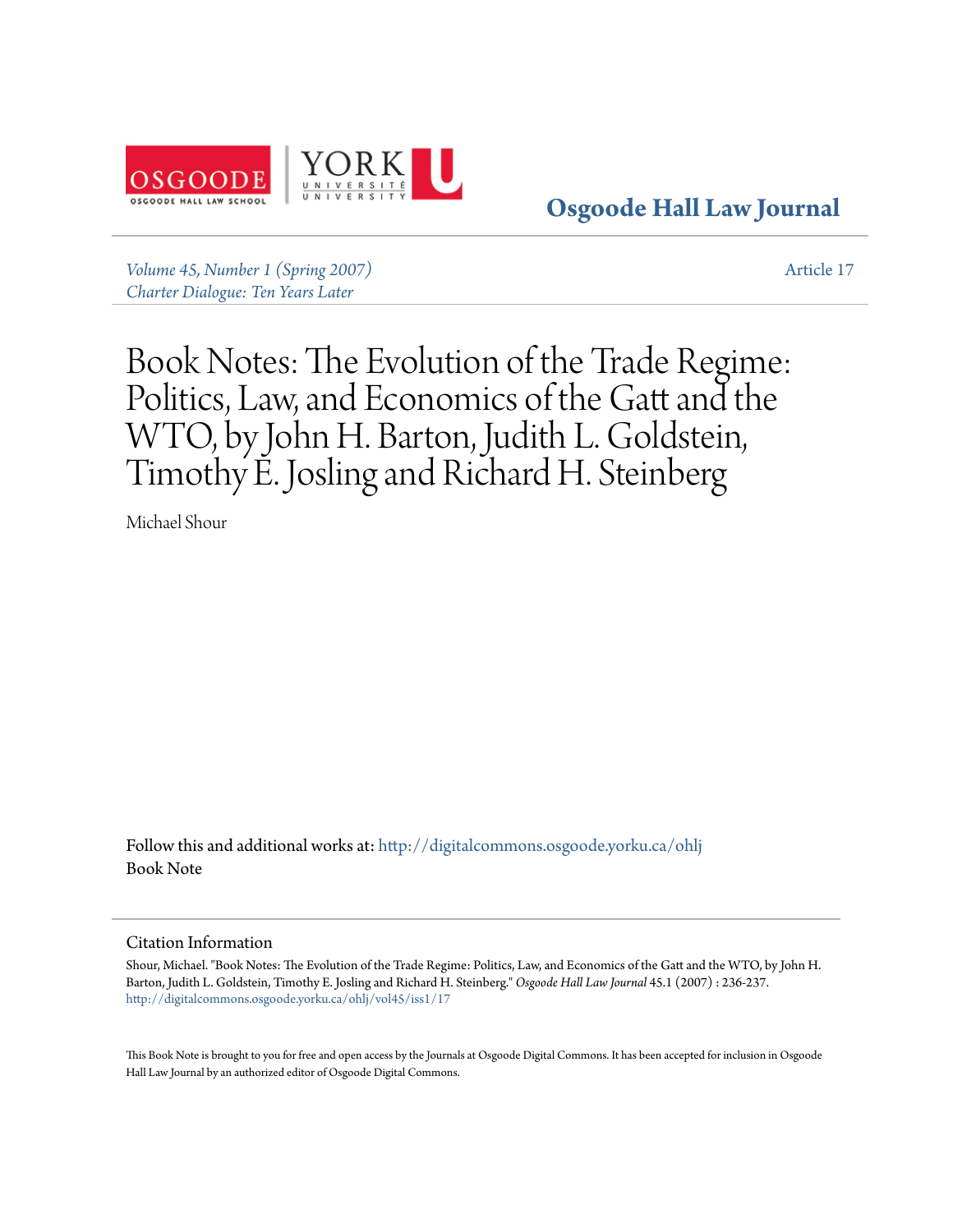*THE EVOLUTION OF THE TRADE REGIME: POLITICS, LA W, AND ECONOMICS OF THE GA TT AND THE WTO,* BY **JOHN** H. BARTON, **JUDITH** L. **GOLDSTEIN,** TIMOTHY **E. JOSLING &** RICHARD H. **STEINBERG. PRINCETON:** PRINCETON **UNIVERSITY** PRESS, **2006. Pp.** xiv **+ 231.** Preface, illustrations, and index. **USD \$29.95** cloth.

## BY **MICHAEL SHOUR**

To appreciate the ongoing debate over globalization and the contemporary issues of international trade, the authors of *The Evolution of the Trade Regime* advocate that a firm understanding of the development of the world's multilateral trade organizations is essential. To this end, the book provides an interdisciplinary analysis, founded in politics, economics, and law, spanning the creation of the General Agreement on Tariffs and Trade **(GATT)** through its evolution into the World Trade Organization (WTO) in **1995,** and its ensuing expansion.

In the first chapters, the authors explore the inception of the **GATT** in the post-World War **II** era, discussing the first round of talks in 1946, the various influences leading up to that point, and the initial scope of the institution. In the third chapter, the authors explain that as the GATT/WTO scheme expanded in scope and membership, the judicial and legislative structure of the institution became increasingly complex. While the older GATT system employed dispute settlement as a means to achieve conformity, the new WTO scheme is governed **by** a more formalized judiciary, gravitating towards the creation of a common law of international trade. In the fourth, fifth, and sixth chapters, the authors discuss the evolving role of the GATT/WTO. Although its initial